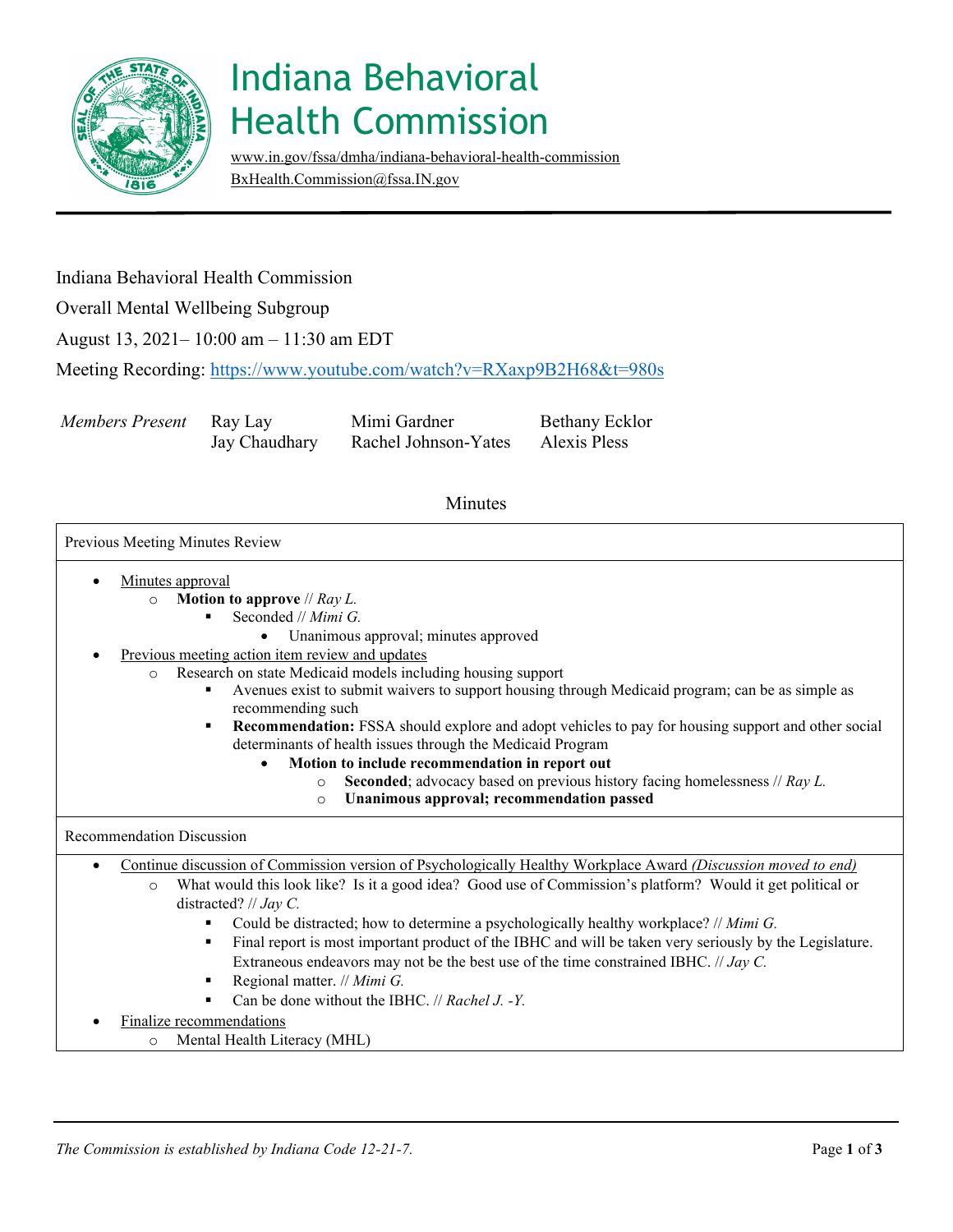

# Indiana Behavioral Health Commission

[www.in.gov/fssa/dmha/indiana-behavioral-health-commission](http://www.in.gov/fssa/dmha/indiana-behavioral-health-commission) [BxHealth.Commission@fssa.IN.gov](mailto:BxHealth.Commission@fssa.IN.gov) 

**Recap of MHL: A coordinated and intentional effort to educate and inform public at large throughout**  normalization. // *Jay C.*  • Took [the video](https://www.youtube.com/watch?v=-aXFzDyuALI) and incorporated it into orientation – fit nicely into integrated health model. Staff responded well. // *Mimi G.*  • Do we name those systems? Employer groups? // *Jay C.*   $\blacksquare$  Help create them into self-advocate; help them to illustrate and model recovery // *Ray L.* Inside and bring it outside of the hospitals and into the CMHCs. // *Ray L.* lifespan to recognize, understand, and seek support for mental health and remove stigma to move toward Aim is to incorporate sectors and disciplines where it may be a leap to incorporate MHL. To frame as a recommendation to be further fleshed out: "State should work with multi-sector organizations to support MHL information in as many throughout multiple systems." // *Jay C.*  • We interact with police, school systems, child welfare, we are definitely having conversations that they need to be more aware of this with the people who come into them, also need to be trauma-informed. // *Mimi G.*  Need to include patients and importance of self-psychoeducation; when I was first diagnosed, no one even told me what it was. I had to find that out myself at a very high price, patients should be included with that statement. // *Ray L.*  • Be intentional about considering the audience and making sure that the language we use is something that we are intentionally connecting with the audience we serve, culturally competent with all the intersections. Need intentional marketing and outreach at the community level to get people talking outside of "ourselves." // *Rachel J. -Y.*  **Recommendation:** The state should promote mental health literacy by: • (a) working with various sectors including, but not limited to, child welfare, criminal justice, school systems, employer groups, and other relevant entities to adopt and implement culturally competent and responsive MHL curriculums, trainings, and monitoring practices throughout multiple systems • (b) creating community-level marketing campaigns \**including messaging focused on those with lived experience and/or currently in recovery\**  o **Motion to approve** // *Jay C.*  **Second** // *Ray L.*  **Unanimous approval; recommendation passed** *(Recommendation passed without inclusion of subsequent addition)*  o Medicaid housing supports *Discussed above*  • Floor opened for discussion of substantive topics not yet addressed // *Jay C.*  o Targeted Hoosiers experiencing MH symptoms and those who are hospitalized; psychological health and recovery presents differently person-to-person. Figure out how to illustrate recovery in diverse presentation to hospitalized individuals to get them motivated about their own recovery. // *Ray L.*  Work with individuals being served by the system to turn them into advocates for MHL of their own? // *Jay C.*  Peers and peer recovery within the hospital system? // *Rachel J. -Y.*  Development and encouragement of a more robust peer support system. // *Jay C.*  A peer-focused marketing program focused on institutionalized Hoosiers // *Ray L.*